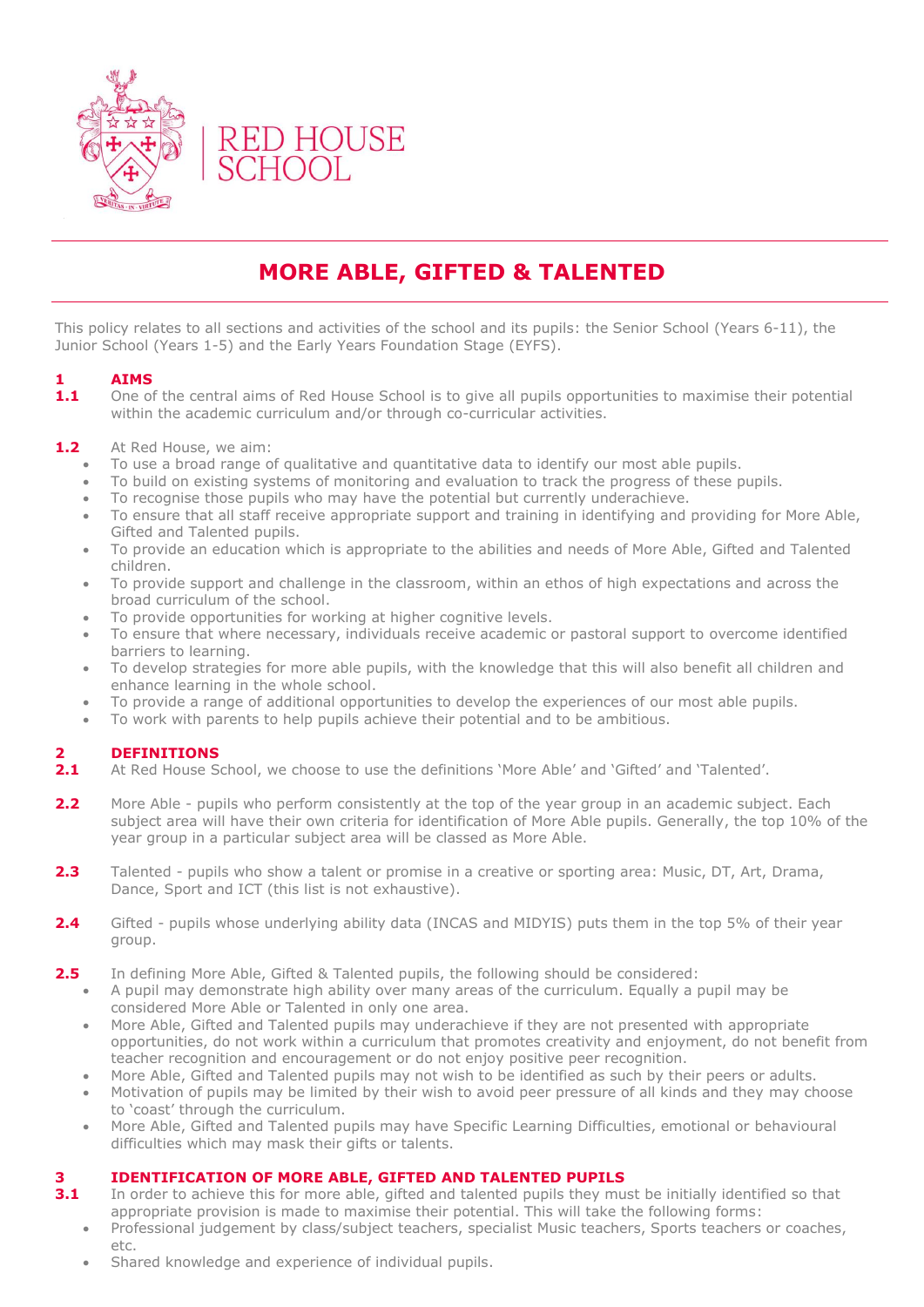• Information from other sources, including parents, pupil records, education psychologists' tests and reports (if appropriate) and talents shown in co-curricular or out of school clubs.

#### **3.2** Within the knowledge that:

- The identification process is rigorous, transparent, fair and inclusive.
- Pupils talents can be recognised at any time or in any area of school life.
- Identification is an ongoing process and subject to continuous review.
- Under-achieving More Able, Gifted and Talented pupils also need to be identified.

**3.3** The main methods of identification at Red House are:

- Testing, formally or informally, INCAS, MIDYIS, etc.
- Academic tracking.
- Nomination by teachers, parents and others (see 3.1 above).
- Providing pupils with opportunities in which to succeed, from which it should become clear if pupils, have or not, notable ability.
- Class teachers (Junior School), subject teachers and Heads of Department are responsible for the identification of More Able and Talented pupils, supported by documentation.

#### **4 BASELINE TESTS**

- **4.1** The baseline tests, INCAS (Years 1-6) and MIDYIS (Year 7 and Year 9), are used throughout Key Stages 1, 2 and 3 to measure potential, and therefore they are the ideal academic measure to identify potentially able/gifted pupils.
- **4.2** The table below gives the boundary standardised scores from the MIDYIS tests to identify broadly more able and gifted pupils:

| <b>Score</b><br>Mean $= 100$<br>$SD = 15$ | <b>Top</b> | To be recorded in teacher planner |
|-------------------------------------------|------------|-----------------------------------|
| $130+$                                    | 2%         | Gifted                            |
| $115+$                                    | 16%        | Able                              |

#### **5 RESPONSIBILITIES**

- **5.1 Head of the Junior School and the Assistant Head (Academic)**
	- It is the responsibility of the Head of the Junior School and the Assistant Head (Academic):
	- To compile a list of more able, gifted and talented pupils and this list to be shared with staff when MIDYIS/INCAS data is shared.
	- To ascertain the professional development needs of staff and work with the Head in providing appropriate support.
	- To assist with class teachers and subject teachers to take account of the needs of Gifted and Talented pupils.
	- To assist Heads of Department in providing resources for such pupils.
	- To ensure identification processes are in place throughout the school and are used to maintain a register of More Able, Gifted and Talented pupils.
	- To advise on appropriate target setting for such pupils.
	- To promote co-curricular activities and involvement in the wider community for such pupils.
	- To ensure that the appropriate records are kept passed on to the next phase of education.
	- To ensure that parents are kept fully informed about the progress of their Gifted and Talented children.
	- To review educational literature related to Gifted and Talented children and bring this to the attention of the staff body.
	- To facilitate opportunities to discuss more able, gifted and talented at whole school academic meetings.

#### **5.2 Subject Leader (Junior School) and Head of Department (Senior School)**

- It is a Subject Leader and Head of Department's responsibility to:
- Where possible, to provide a range of resources for More Able, Gifted and Talented pupils in their curriculum area.
- To ensure the needs and provision for the More Able, Gifted or Talented pupils in their curriculum area is stated in their policy or scheme of work.
- To monitor the progress and achievements of More Able, Gifted and Talented pupils in their curricular area to see if their attainment matches their high potential. Progress will be reviewed by the Assistant Head (Academic), the SENCo, the Head of the Junior School, Key Stage Leaders and Heads of Years, and form tutors during termly report review meetings.
- To indicate in their schemes of work how differentiation will be used to challenge and extend the more able/gifted. There will need to be extension tasks which include higher order thinking skills.
- Provide enrichment programmes so that all pupils have access to a wide range of activities in addition to the normal curriculum. Such activities to be inclusive and available to all as far as possible but able/gifted pupils should also have the opportunity to be stretched and challenged.